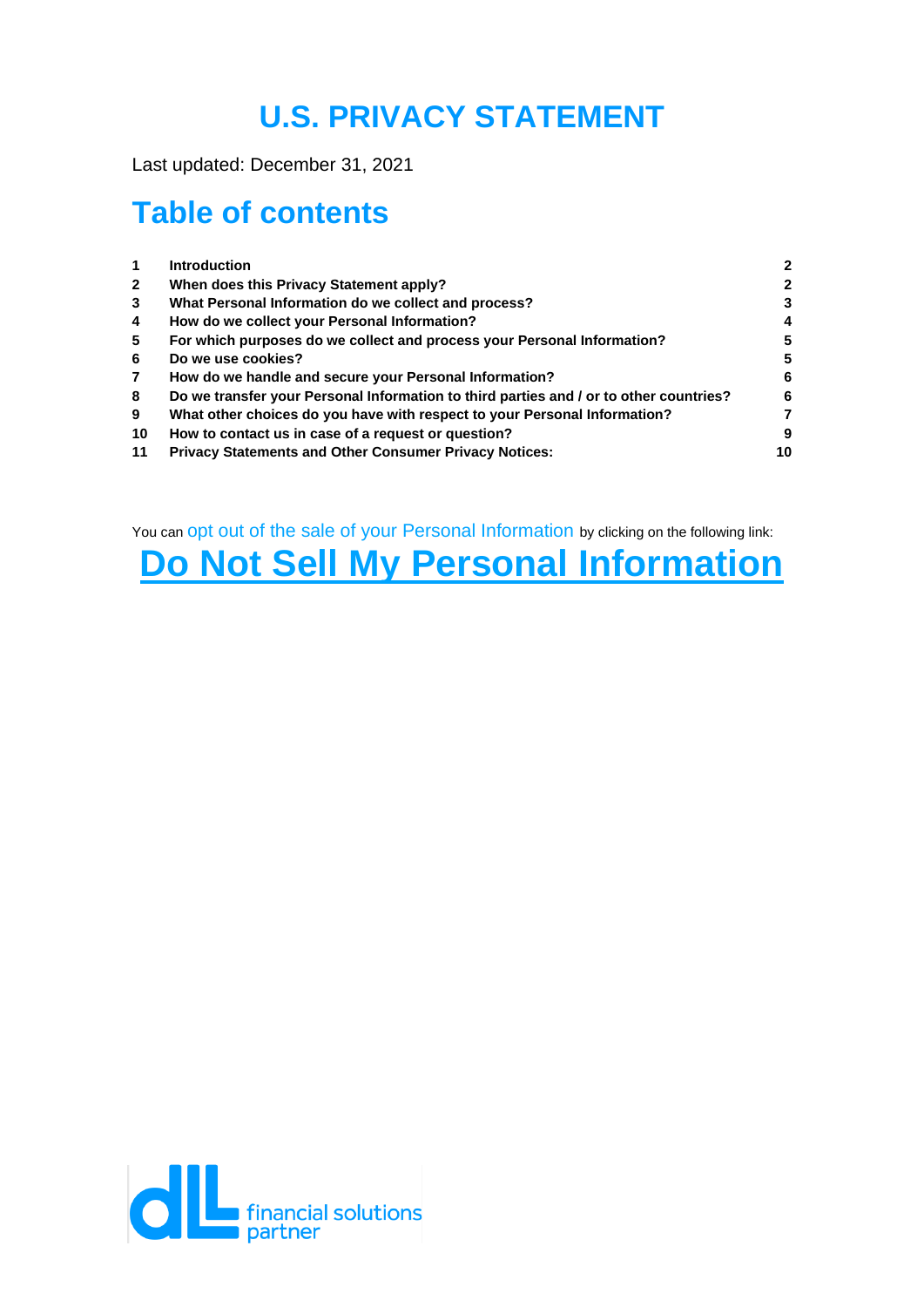### **1 Introduction**

<span id="page-1-0"></span>DLL U.S. Holdings Company, Inc., together with each of its subsidiaries that collect and process Personal Information (as defined in Section 3) (collectively, "DLL", "we,", "us", or "our"), is a finance partner for equipment and technology assets. We deliver sustainable and effective solutions to move assets to market, throughout the entire asset life cycle: commercial finance, retail finance and used equipment finance. We work closely with our partners to provide financing solutions to end-users of equipment and technology assets.

We are subsidiaries of De Lage Landen International B.V., which is a wholly owned subsidiary of Coöperatieve Rabobank U.A. ('Rabobank' and together with its subsidiaries, the 'Rabobank Group'). Entities within the Rabobank Group will be deemed an "Affiliate" of DLL.

DLL collects and processes Personal Information relating to individuals, including but not limited to our customers, employees, and job applicants. The privacy and the protection of Personal Information is important to DLL. This Privacy Statement provides information on how DLL may collect and process your Personal Information.

This Privacy Statement can change over time. The changes we made to the Privacy Statement will become effective upon posting as of the Last Updated Date as shown above. This is the most up-to-date version. The most recent previous version of our Privacy Statement can be found at the bottom of this Privacy Statement.

An additional U.S. Consumer Privacy Notice, which can be found at the bottom of this Privacy Statement, may apply to you if you are a U.S. consumer. To the extent applicable, if there is a conflict between this Privacy Statement and the U.S. Consumer Privacy Notice, the latter will prevail with respect to the subject matter in conflict.

By accessing or using the Services (as defined in Section 2), you consent to this Privacy Statement. If you have any objection to any terms in this Privacy Statement, please reach out to us as instructed in Section 10 below.

### **2 When does this Privacy Statement apply?**

<span id="page-1-1"></span>This Privacy Statement applies to the collecting and processing (including storing, accessing, using, transferring, sharing, disclosing, and deleting) of Personal Information by DLL of:

- Visitors and users of DLL websites;
- Users of DLL's services, products, and/or tools ("Services");
- Customers and prospective customers and their respective representatives;
- Business partners of DLL and their representatives;
- Suppliers who provide any services or products to DLL and their representatives;
- Employees of DLL;
- Job applicants to DLL's employment positions;
- Subscribers to DLL publications and newsletters;
- Visitors to DLL offices and facilities; and
- Individuals who otherwise interact with DLL in person, in writing, or through a third party.

This Privacy Statement does not apply to information you provide on third party sites not controlled by DLL. When interacting with our websites, you may be able to link or connect with non-DLL websites, services, social media networks, applications, or other third-party features. Enabling these features may lead to other third parties having access to or processing your Personal Information. DLL does not have any control over, nor do we endorse, these third-party features and is not responsible for the privacy or security of any information you provide to any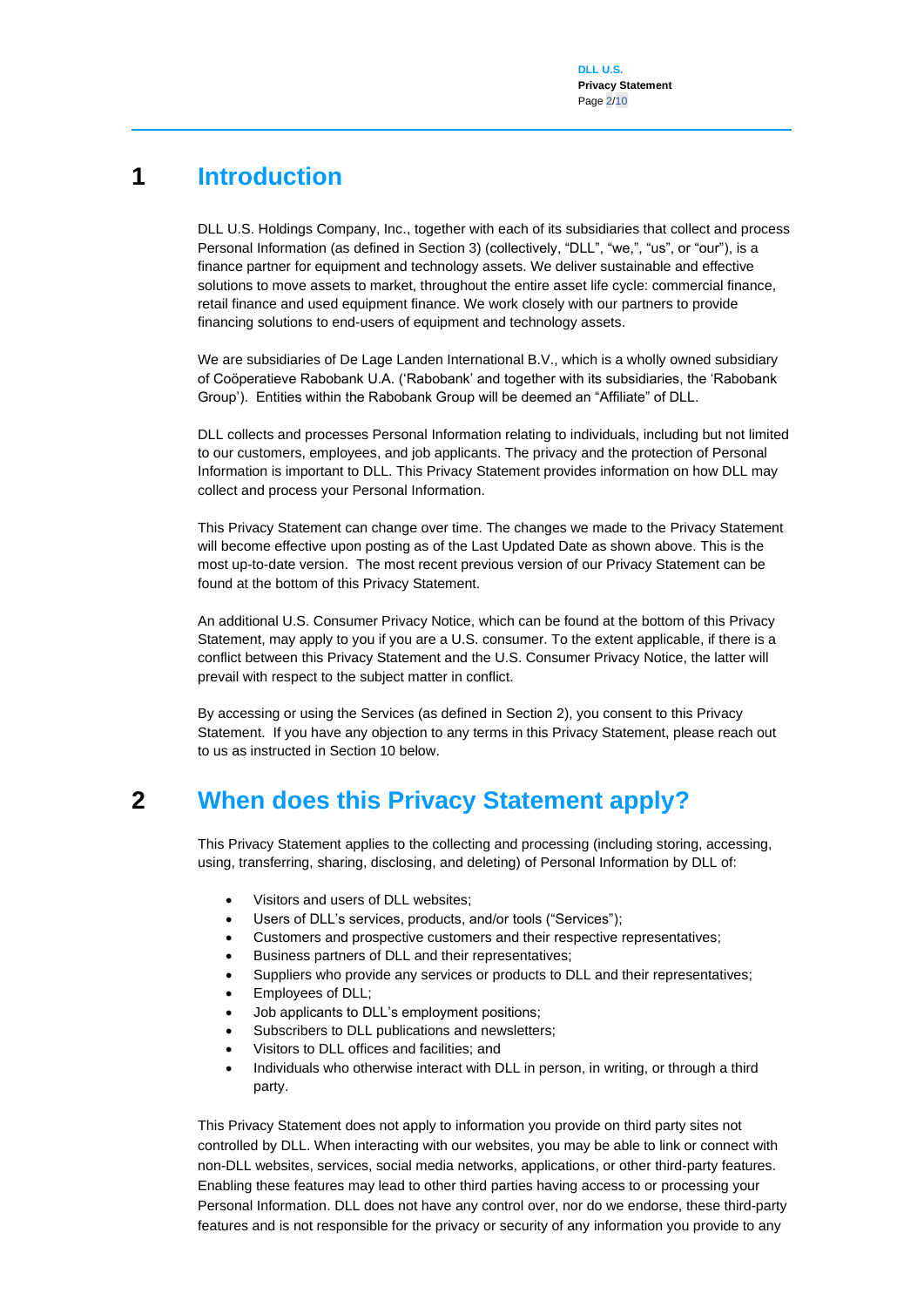<span id="page-2-0"></span>such third-party website. We encourage you to review the privacy policies of these third parties before using these features.

### **3 What Personal Information do we collect and process?**

DLL collects and processes information that identifies, relates to, could reasonably be linked with you ("Person Information") in a variety of contexts. For example, we collect and process Personal Information to provide individual and commercial financial products and services, and for employment and human resource purposes.

- a) The Personal Information we collect and process depends on your relationship or interaction with DLL. We collect and process the following categories of Personal Information:
	- 1. Personal Identifiers and Contact Information—such as business name, full name, address, telephone number, and federal or state issued identification numbers, including Social Security number, driver's license number, and passport number, Internet Protocol address information, email address, or account name.
	- 2. Characteristics of Protected Classes--under federal or state law, such as gender, race, ethnicity, national origin, citizenship, marital status, or military status.
	- 3. Purchase and Financial Information—such as information about your financial situation, information related to our products or services, information related to obtaining financial services, bank account information, or your credit risk profile.
	- 4. Internet or Online Information— such as IP address, data about the applications and devices you use to visit our website, browsing and search history, interaction with our websites, applications, advertisements, user login and access information, or language preference in the context of using our services.
	- 5. Geolocation Data—such as device or equipment location.
	- 6. Audio, Visual, and Electronic Information—such as call, online chat, email, or video recordings.
	- 7. Inferences—inferences based on information about an individual to create a summary about, for example, an individual's preferences and characteristics.
	- 8. Professional or Employment Information—such as business entity information, professional affiliations, or work history.
- b) If you are a customer, dealer, vendor, supplier, or other business partner of DLL, in addition to the Personal Information listed above, we also collect and process the following Personal Information:
	- 1. Background Information—such as data we require to ensure your and our security, to prevent and investigate fraud, to prevent money laundering and financing of terrorism.
	- 2. Information about commercial or consumer needs--such as business needs and operational information, records of personal property, products or services purchased, obtained, or considered, payment history, or other purchasing or consuming histories or tendencies.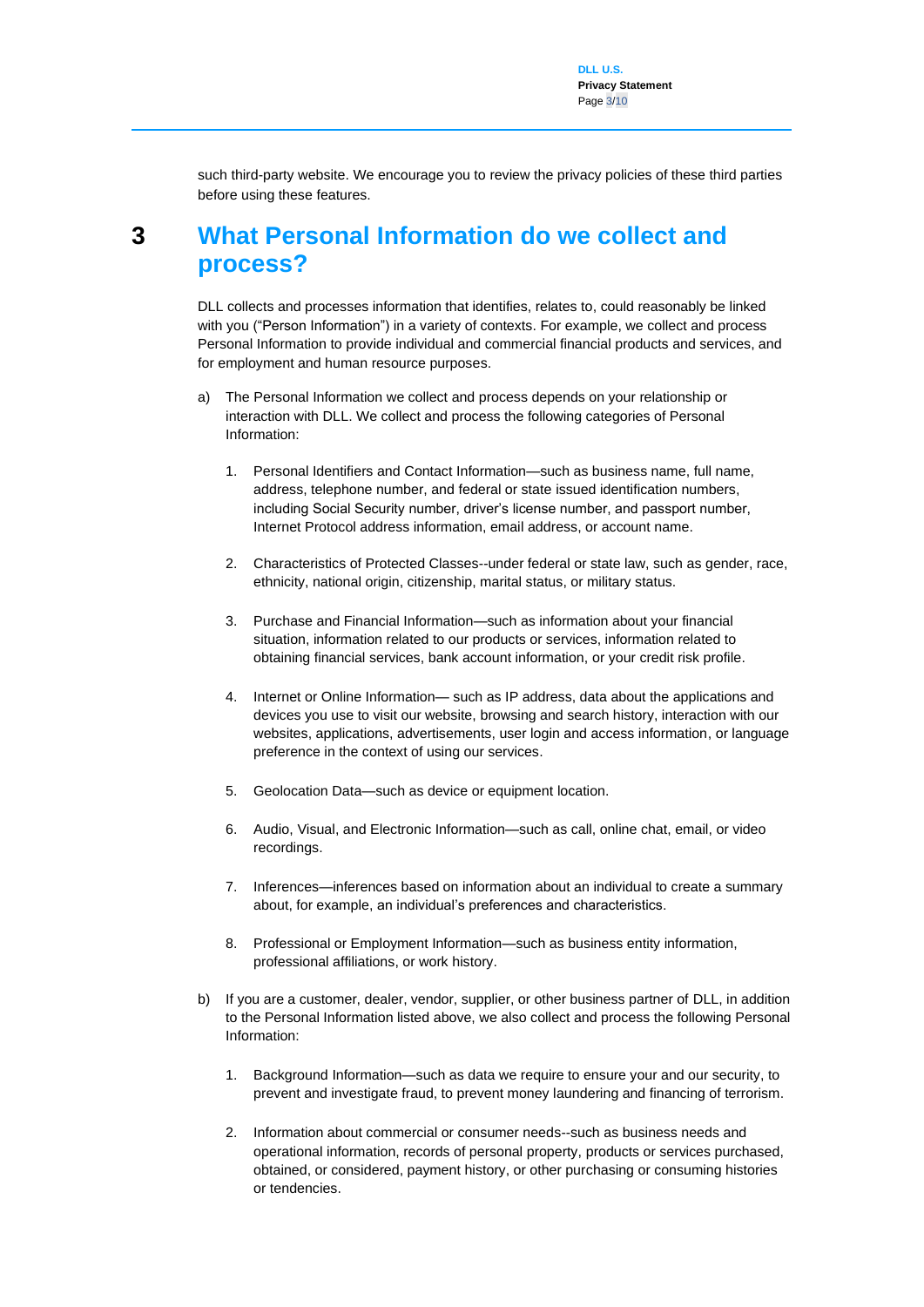- c) If you are an employee or job applicant, in addition to the Personal Information listed above, we also collect and process the following Personal Information:
	- 1. Family Information—such as name(s) and contact information of your partners, children, or other family members.
	- 2. Background screening—such as criminal and financial background checks.
	- 3. Educational Information—such as school, professional training and qualification, and related information.
	- 4. Financial, Health, and Benefits Information—such as compensation, payroll data, tax information, bank account information, health, dental, and vision claims and/or information, disability and life insurance claims, unemployment, or retirement account information.
	- 5. DLL Specific Employment Information—such as screening, job title, office location, business activities, performance evaluation, or work-related contacts and communications.
	- 6. Vehicle and Driving Information—such as information about your use of business leased cars and your personal vehicle's information when parked in a DLL office parking lot.
	- 7. Biometric Information—such as fingerprints, voiceprints, or photos.
	- 8. Information required to fulfill legal obligations—such as child support obligations, worker's compensation, unemployment, and other similar information.

From time to time, laws and regulations may require us to collect additional categories of Personal Information from you.

### **4 How do we collect your Personal Information?**

<span id="page-3-0"></span>The sources from which we collect Personal Information depend on, among other things, our relationship or interaction with you. The information below lists the categories of sources from which we collect Personal Information in different contexts.

- 1. You directly, or other authorized parties acting on your behalf, through physical (e.g., paper application, visitor registration when you visit our office), audio (e.g., phone), visual (e.g., Closed Circuit Television monitoring when you visit our offices), or electronic (e.g., website, social media) sources.
- 2. Public records made available by federal, state, or local government entities or widely available sources made available by media.
- 3. Third parties that provide data to support our business and operational activities, human resource and workforce management activities, such as our Affiliates, joint venture partners, business partners, manufacturer, vendors, dealers, distributors of goods or service you finance with us, credit bureaus, employee benefit providers, and suppliers who provide goods and services to us.
- 4. Equipment you finance with us.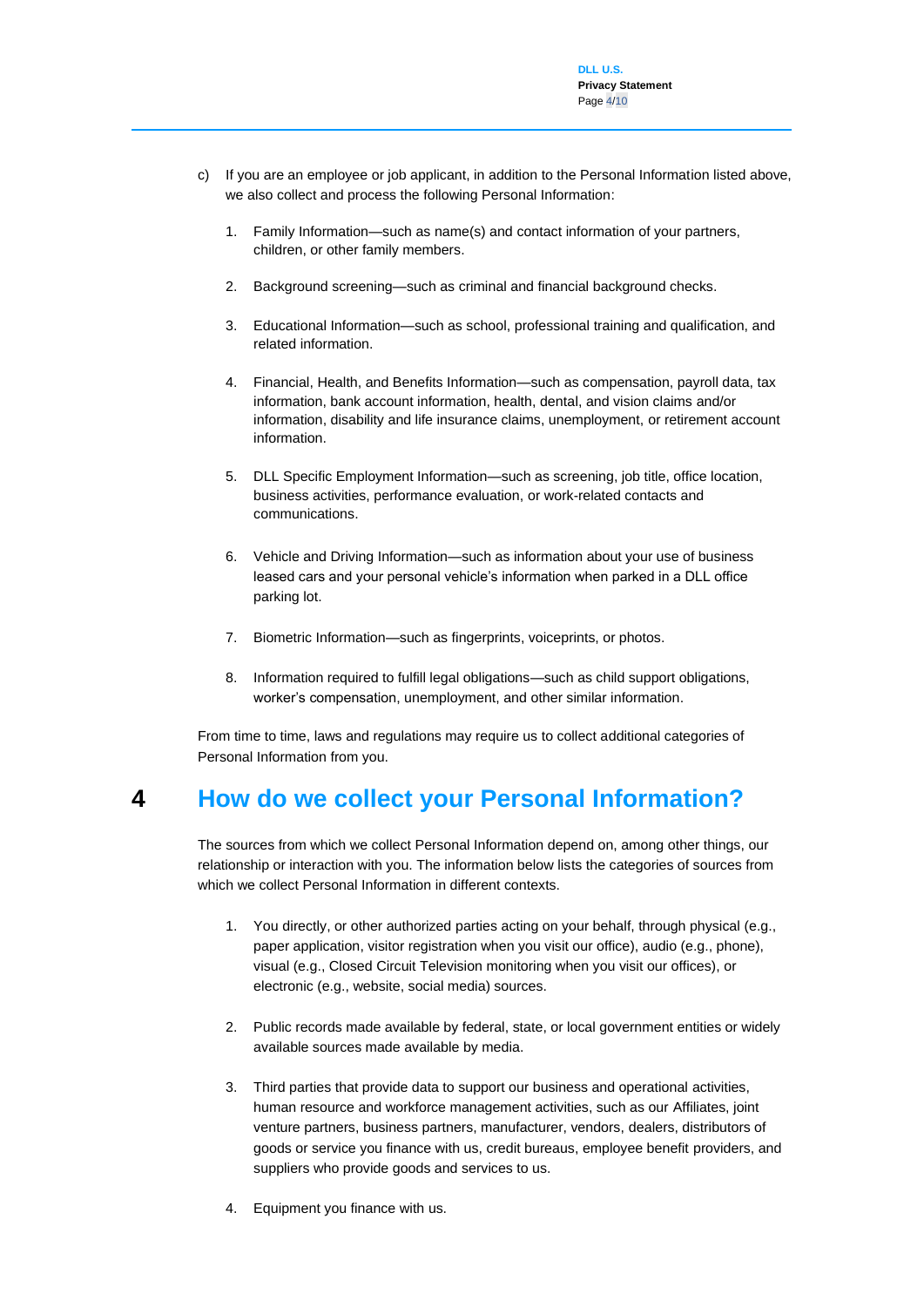## <span id="page-4-0"></span>**5 For which purposes do we collect and process your Personal Information?**

The purposes for which we collect and use Personal Information depend on, among other things, your relationship or interaction with DLL. We collect and process Personal Information for the following purposes in different contexts:

| <b>Purposes of Collection and</b><br><b>Process</b>                                           | <b>Examples</b>                                                                                                                                                                                                                                                                                                                                                                                                                                                                                                                                                                                                                                                 |
|-----------------------------------------------------------------------------------------------|-----------------------------------------------------------------------------------------------------------------------------------------------------------------------------------------------------------------------------------------------------------------------------------------------------------------------------------------------------------------------------------------------------------------------------------------------------------------------------------------------------------------------------------------------------------------------------------------------------------------------------------------------------------------|
| Enter into, fulfill, maintain, and<br>service a contract with you                             | Establish and process transactions for our<br>٠<br>products and services.<br>Process financial applications, assess your<br>$\bullet$<br>eligibility for our products and services, and verify<br>your identity.<br>Perform integrity screening and credit checks.<br>Maintain and service your accounts and provide<br>$\bullet$<br>customer service.                                                                                                                                                                                                                                                                                                          |
| Promotion and Marketing                                                                       | Advertise and market additional products and<br>$\bullet$<br>services that are related to products and services<br>you requested or that are offered by us, or<br>Affiliates, or a nonaffiliated third party.<br>Administer promotions, surveys, pools,<br>sweepstakes, and contests.                                                                                                                                                                                                                                                                                                                                                                           |
| Support business operations,<br>including to meet risk, legal,<br>and compliance requirements | Conduct audits and compliance assessments.<br>Facilitate securitizations, syndications, or loan or<br>lease participations.<br>Facilitate sale, transfer, merger, reorganization, or<br>other change to a business line or legal<br>entity/structure.<br>Detect, investigate, or respond to legal claims,<br>security incidents and malicious, deceptive,<br>fraudulent, or illegal activity.<br>Comply with applicable local, state, federal, and<br>international laws and other legal and regulatory<br>requests and obligations.<br>Process privacy rights requests.<br>Maintain safety, security, and integrity of our<br>offices, products, and services. |
| Manage, improve, and develop<br>our business, products, and<br>services                       | Conduct internal research, product quality, risk<br>$\bullet$<br>modeling, data analysis, internal presentation.<br>Troubleshoot to identify and repair operational<br>errors or otherwise improve our products and/or<br>services.                                                                                                                                                                                                                                                                                                                                                                                                                             |
| Support employment, human<br>resources, and operational<br>management                         | Provide employment benefits and other<br>employment-related services to employees and<br>dependents.<br>Manage payroll and compensation activities.<br>Process employment applications.<br>Manage and operate our facilities and<br>infrastructure.                                                                                                                                                                                                                                                                                                                                                                                                             |

### **6 Do we use cookies?**

<span id="page-4-1"></span>When you visit our website or use our applications, we may automatically collect information about how you use our Services using cookies, pixel tags, web beacons, and other similar or related technologies. Some of this information is not capable of identifying you but some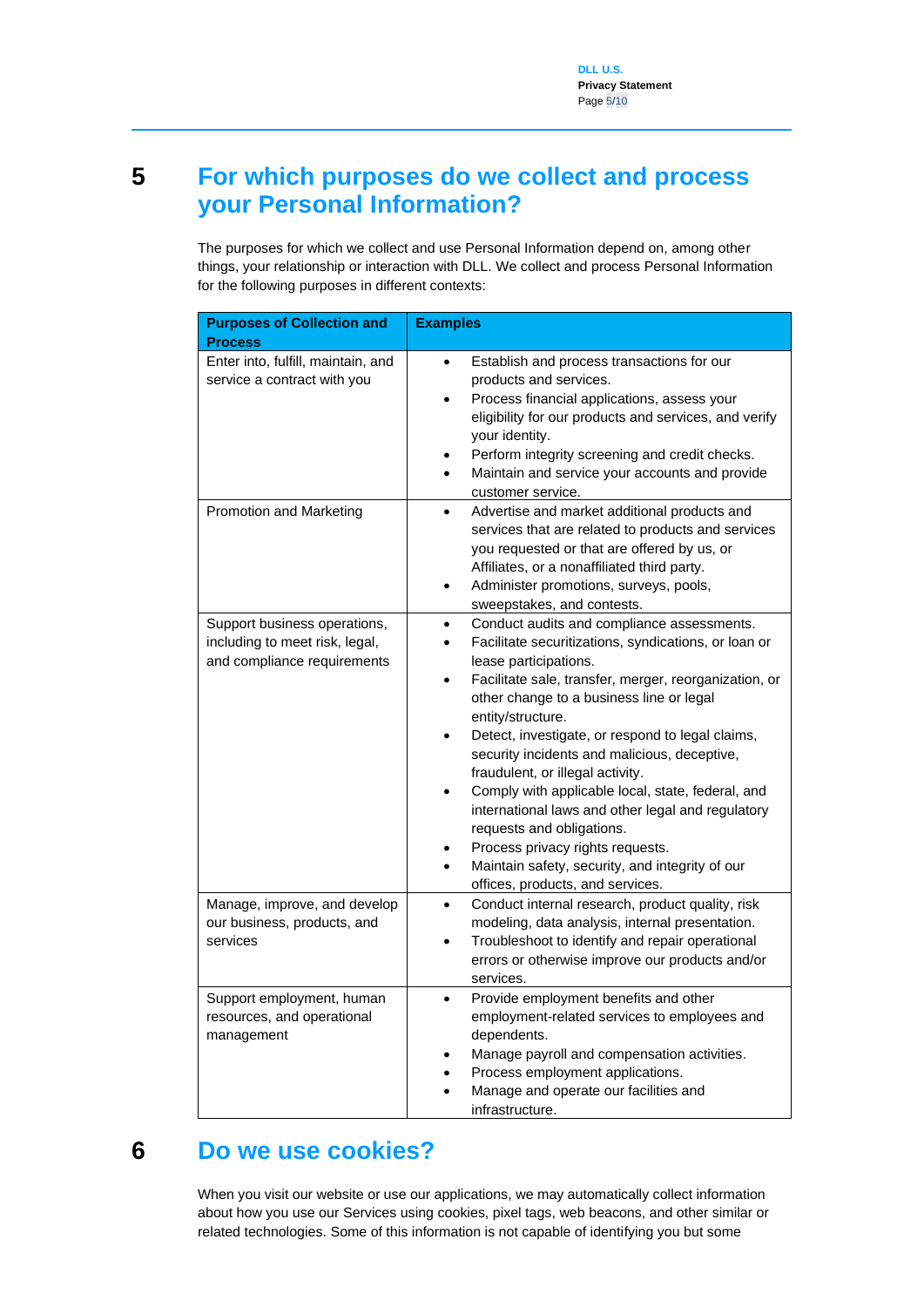information can be associated with you, your browser, or your device. We have relationships with third-party advertising companies to help track and report on usage of our website and applications.

Various third parties are developing or have developed signals or other mechanisms for the expression of consumer choice regarding the collection of information about an individual consumer's online activities over time and across third-party websites or online services. Currently, we currently do not monitor or take any action with respect to your "do not track" preferences.

### <span id="page-5-0"></span>**7 How do we handle and secure your Personal Information?**

We endeavor to protect your Personal Information. To prevent unauthorized access, disclosure, or use of your Personal Information, we have implemented and maintain appropriate and reasonable technical and organizational security measures to safeguard and secure your Personal Information. We use security measures designed to ensure (i) the confidentiality, integrity, and availability of your Personal Information, (ii) the resilience of the systems and services that process them, and (iii) the ability to restore data in the event of a data breach. Where possible, we aim to secure your Personal Information using encryption measures. In addition, we test, verify, and regularly evaluate the effectiveness of our technical and organizational measures to ensure continuous improvement in the security of processing Personal Information.

### <span id="page-5-1"></span>**8 Do we transfer your Personal Information to third parties and / or to other countries?**

#### **a. Within the Rabobank Group**

Your Personal Information may be shared on a confidential basis within the Rabobank Group for the purposes described in this Privacy Statement, to the extent permitted by applicable law and in accordance with the Rabobank Group's internal policies.

#### **b. Outside the Rabobank Group**

In certain instances, your Personal Information may also be transferred to third parties outside the Rabobank Group. The categories of third parties to whom we may disclose your Personal Information depend on, among other things, our relationship and/or interaction(s) with you. We may disclose for our business purposes the categories of Personal Information listed in Section 3 above to the following categories of third parties:

- 1. We may share your Personal Information with third-party companies or organizations to complete transactions, support everyday operations, or for our business management and development purposes. Examples include sharing with our manufacturers, vendors, dealers, distributors, business partners, credit bureaus, employee benefit providers, service suppliers, and other third parties, all as may be necessary for us to provide our products and services to you.
- 2. Where permitted by applicable law and/or with your consent, we may share your Personal Information with third party advertisers or marketing agencies that process your Personal Information on our behalf for marketing purposes. The privacy policy of such third-party advertisers or marketing agencies will govern their use of your Personal Information.
- 3. We may also disclose your Personal Information to third parties when necessary to (a) enforce or apply the terms and conditions of the Services, including in connection with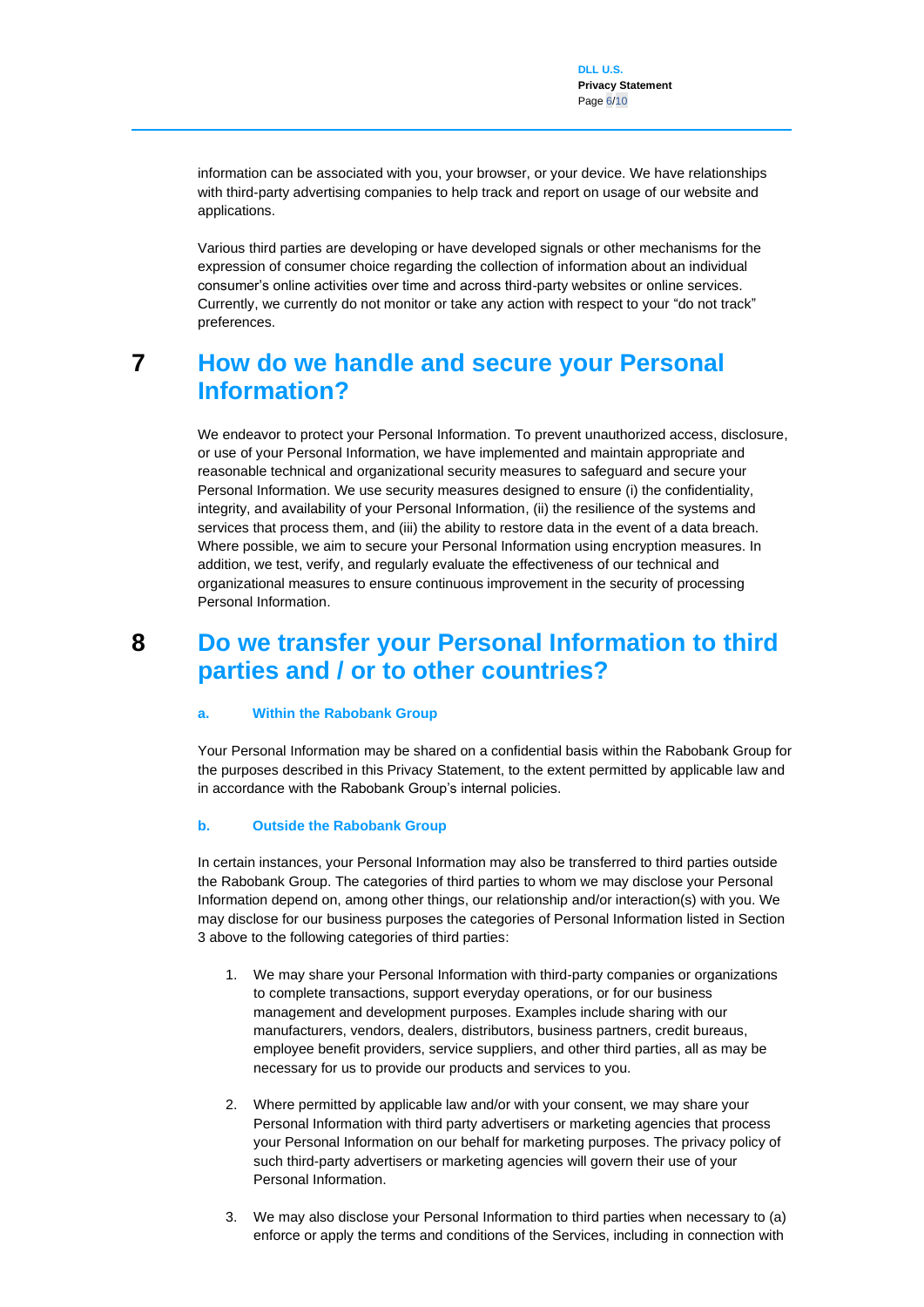an investigation of potential violations of any such terms and conditions, (b) comply with legal or regulatory requirements or a governmental request or inquiry, (c) protect the rights, property, or safety of us, our customers, or other third parties, (d) prevent, investigate, detect, or prosecute a crime or protect national security, or (e) detect, prevent, or otherwise address fraud, security, or technical issues.

4. We may also transfer your Personal Information to a third party in the event of a sale, merger, or transfer of our company's equity or assets or in the unlikely event of a bankruptcy, liquidation, or receivership of our business.

Lastly, we reserve the right to disclose anonymized or aggregated data based on your Personal Information to third parties, provided that such information can no longer reasonably identify or be linked to you or your household.

#### **Cross-Border Transfers of Collected Personal Information**

DLL does business in multiple locations throughout the U.S. and around the globe, and has Affiliates located in various countries throughout the world. Your Personal Information may be accessed, processed, or transferred to Affiliates and other third parties in the U.S. and elsewhere in the world for the purposes described in this Privacy Statement to the extent permitted by applicable laws.

### <span id="page-6-0"></span>**9 What other choices do you have with respect to your Personal Information?**

You may submit requests regarding your Personal Information, as outlined in Section 10 below. Your request will be honored if there are no applicable legal obligations or legitimate business reasons that your request cannot be granted. The options available are as follows:

#### **a. Option to access and/or correct Personal Information**

You may request to have access to the Personal Information DLL has collected about you. Should you believe that your Personal Information is incorrect or incomplete, you may ask to us to correct your Personal Information.

#### **b. Option to delete Personal Information**

You may request to have your Personal Information deleted after DLL no longer needs it to process your business or to fulfill any legal, regulatory, or operational purposes.

#### **c. Option to data portability**

You may request to receive a copy of the Personal Information DLL has collected and processed in a structured and machine-readable format or to transfer your Personal Information to a third party. A request to transfer Personal Information directly to a third party is only available to the extent it is technically possible.

#### **d. Option to opt-out and to withdraw consent**

You have the option to opt-out or limit the sharing of information with third parties. You may also limit the sharing of your Personal Information for direct marketing purposes. If you have given your consent, you can withdraw your consent at any time unless prohibited by law.

We will not discriminate against you if you choose to exercise any of these options.

#### **Notice to Minors**

Our websites are not designed for minors and are not directed at or intended to be visited by minors. No visitor to our websites who is under the age of eighteen (18) should provide any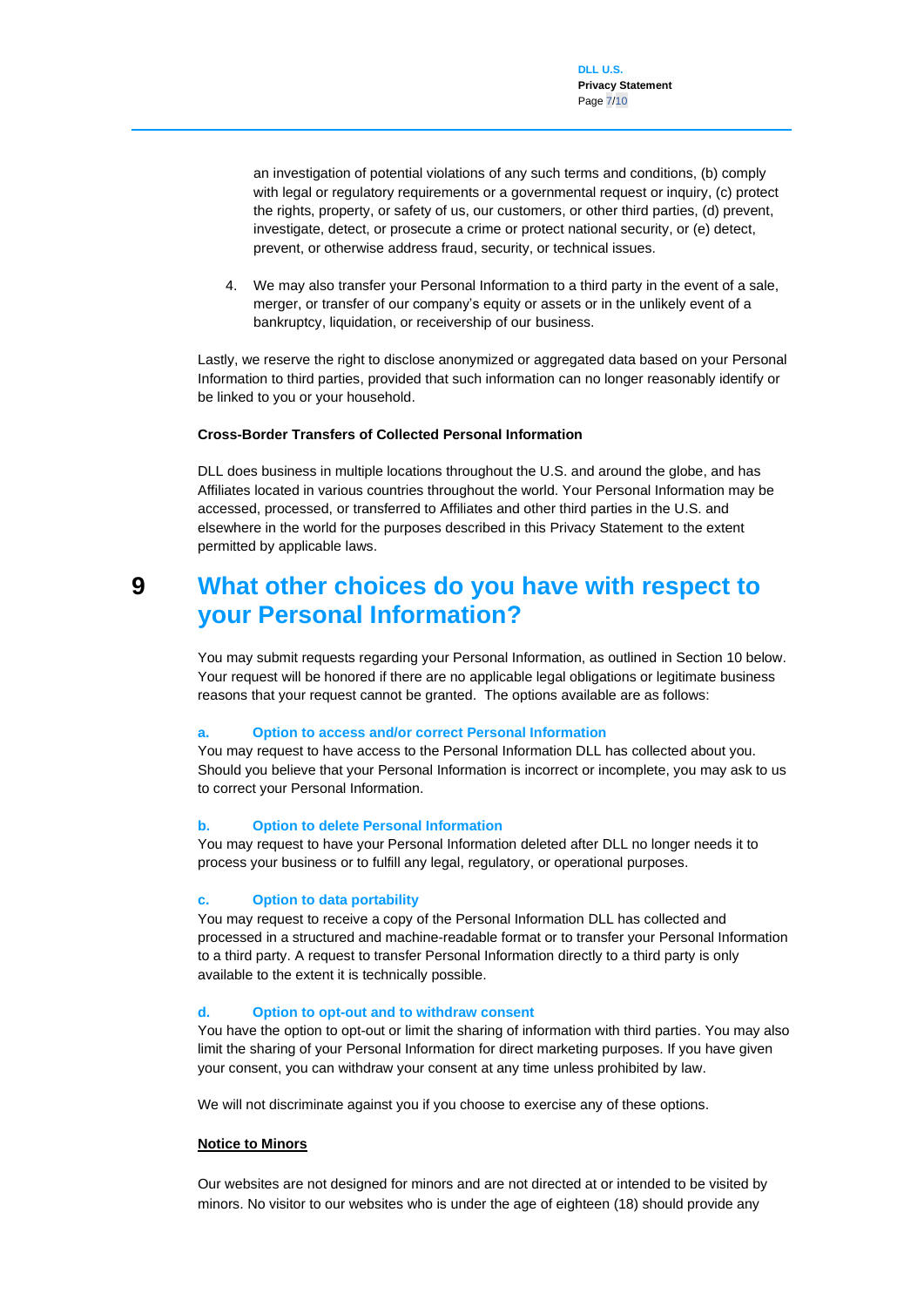Personal Information to us. If you are a minor, do not visit our websites and do not send any Personal Information to us.

If we become aware that we have collected Personal Information from a minor, we will take steps to dispose of that information as permitted by and in accordance with applicable laws and regulations. If you are a parent or guardian and you believe that your child under the age of eighteen (18) has provided us with Personal Information without your consent, please contact us a[t usprivacyoffice@dllgroup.com.](mailto:usprivacyoffice@dllgroup.com)

#### **Residents of California and Nevada**

#### **Residents of California:**

Certain disclosures of Personal Information by DLL may qualify as a "sale", under the California Consumer Privacy Act ("CCPA"), of the Personal Information of California residents. The CCPA defines a "sale" as the exchange of Personal Information of California residents for money or other valuable consideration. You can opt out of the sale of your Personal Information by clicking on the following link:

# **[Do Not Sell My Personal Information](https://privacyportal-de.onetrust.com/webform/4c656190-7a88-4118-8ba1-357d94108f4e/53d3050f-afb6-4bd0-8b5e-cdfaa14377eb)**

In the past 12 months, we have (i) collected from sources listed in Section 4, the categories of Personal Information from California residents that are listed in Section 3; (ii) processed such Personal Information for the purposes provided in Section 5; (iii) shared the categories of Personal Information listed in Section 3 with the categories of third parties that are listed in Section 8; and (iv) sold the categories of Personal Information listed in Section 3.a and Section 3.b with the categories of third parties that are listed in Sections 8.b.1. We do not have actual knowledge that we sell the Personal Information of consumers under 16 years of age.

If you are a California resident, you may have the right to:

- 1. Request that we disclose to you the following information covering the 12-month period prior to your request ("Access Request"):
	- a. The categories of Personal Information collected about you.
	- b. The categories of sources from which your Personal Information is collected.
	- c. The business or commercial purpose for collecting your Personal Information.
	- d. The categories of third parties to whom Personal Information is disclosed about you, and the categories of Personal Information disclosed.
	- e. The specific pieces of Personal Information collected about you.
- 2. Request that Personal Information collected about you is deleted ("Deletion Request").
- 3. Request that DLL does not sell your Personal Information, as stated above.
- 4. Be free from discrimination by DLL for exercising your rights under the CCPA.

#### **Authorized Agents**

If you are a California resident, you may authorize an agent to make an Access Request or a Deletion Request on your behalf in accordance with the "How to Make Requests" instruction in Section 10 below.

For Deletion Requests: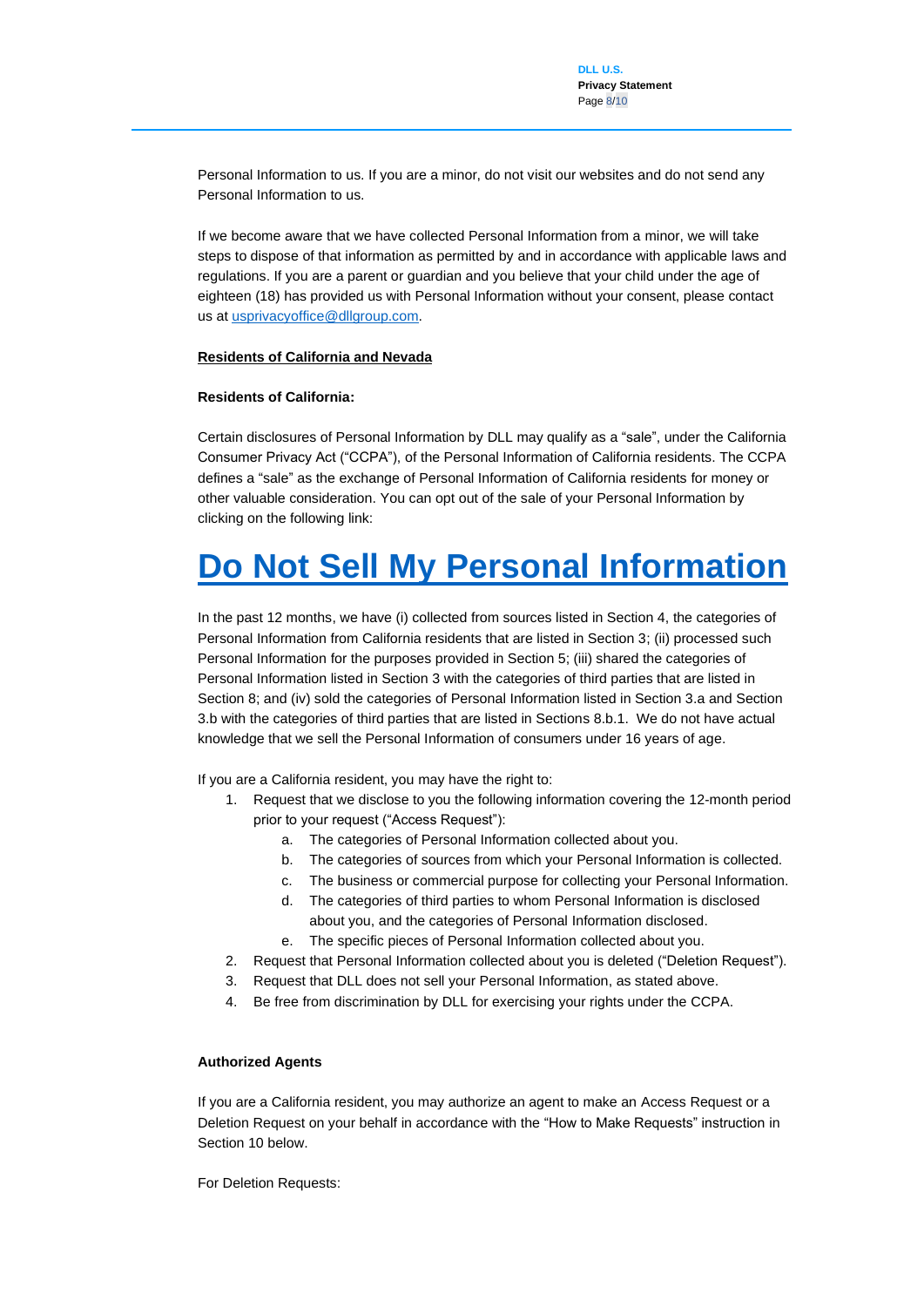We may deny your deletion request if retaining your Personal Information is necessary for us or our service providers to:

- 1. Complete the transaction for which we collected your Personal Information, provide goods or services that you requested, take actions reasonably anticipated within the context of our ongoing business relationship with you, or otherwise perform our contract with you.
- 2. Detect security incidents, protect against malicious, deceptive, fraudulent, or illegal activity, or prosecute those responsible for such activities.
- 3. Make other internal and lawful uses of that information that are compatible with the context in which you provided it.
- 4. Comply with legal obligations, laws, and regulations, including certain exemptions under CCPA.

For all other types of CCPA requests:

We may deny your request if it is fraudulent, excessive, repetitive, harassing, or manifestly unfounded.

We will honor a request not to sell your Personal Information where we are required to do so by the CCPA.

#### **Residents of Nevada**

Nevada's data privacy law defines selling Personal Information as exchanging it for money. We do not sell the Personal Information of residents of Nevada. However, you may contact us at [usprivacyoffice@dllgroup.com](https://connect2dll-my.sharepoint.com/personal/wangw_delagelanden_com/Documents/Winnie/Privacy/Privacy%20Statement/usprivacyoffice@dllgroup.com) with questions.

### <span id="page-8-0"></span>**10 How to contact us in case of a request or question?**

General questions about this Privacy Statement or the processing of your Personal Information can be directed to the Privacy Office at [usprivacyoffice@dllgroup.com.](mailto:usprivacyoffice@dllgroup.com)

### **To exercise your privacy rights or options or file a privacy-related complaint:**

Please submit your request using this form **[PRIVACY OPTIONS;](https://privacyportal-de.onetrust.com/webform/4c656190-7a88-4118-8ba1-357d94108f4e/53d3050f-afb6-4bd0-8b5e-cdfaa14377eb)** 

or

Contact us at **(866) 222-2478 (**Monday through Thursday from 8 a.m. to 5 p.m. CST and Friday from 8 a.m. to 4:30 p.m. CST).

#### **DLL's Verification Process**

When you make a request other than a request to opt out of sales of your Personal Information, we will ask you to provide the following information to verify your identity:

• Name, address, phone number, date of birth, email address; and, in certain situations as may be required to confirm your identity, the last 4 digitals of your social security or individual taxpayer identification number, and/or a copy of government issued photo ID.